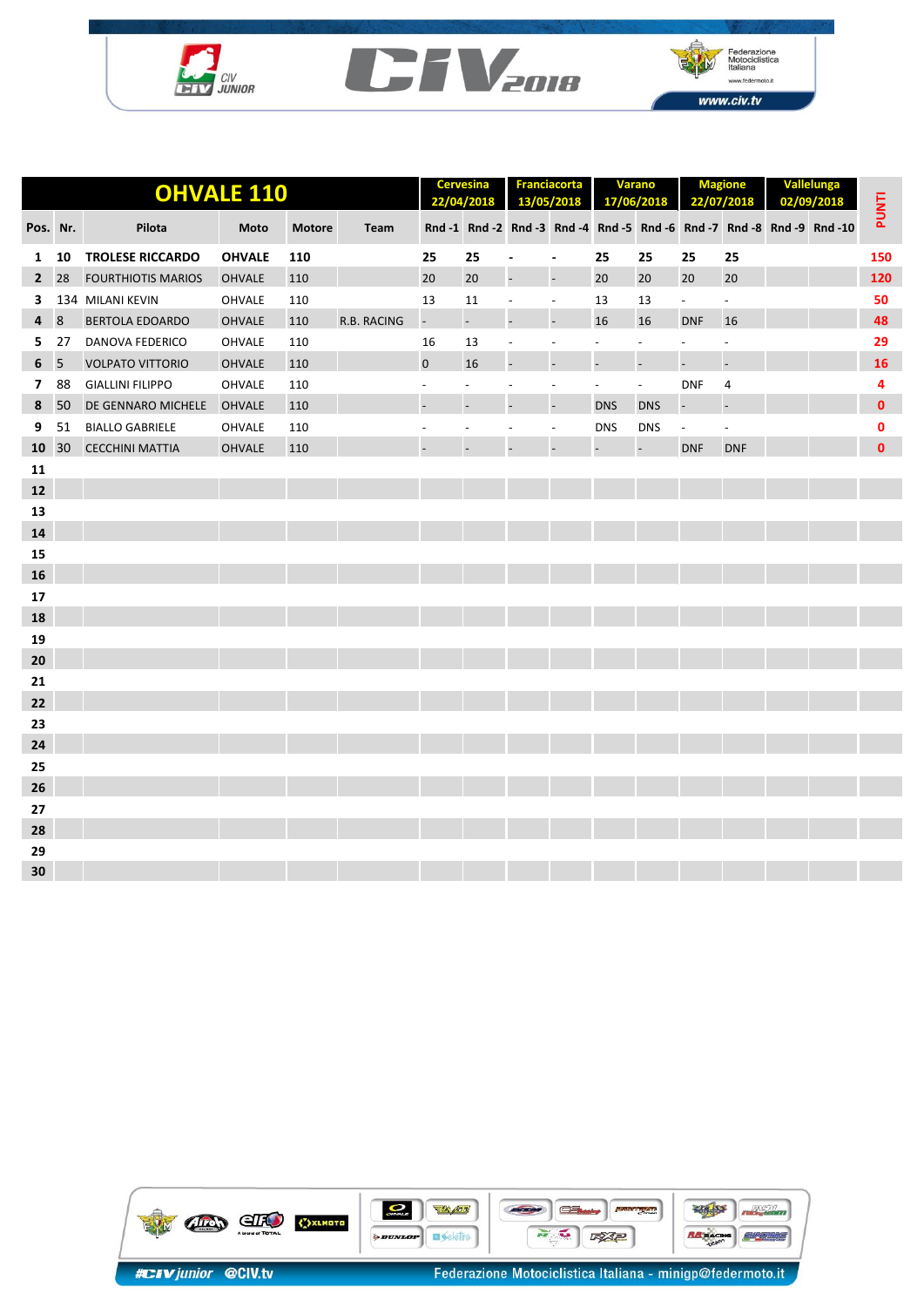





|                   | <b>OHVALE 160</b> |                            |               |               |                    |                          | 13.<br><b>OS/2018</b><br>2401.3 |                          | 17/06/201                |                              | 22.<br>07.<br>240 H      |                          | $\blacksquare$           |  |                                                                        |                |
|-------------------|-------------------|----------------------------|---------------|---------------|--------------------|--------------------------|---------------------------------|--------------------------|--------------------------|------------------------------|--------------------------|--------------------------|--------------------------|--|------------------------------------------------------------------------|----------------|
| Pos.              | Nr.               | Pilota                     | Moto          | <b>Motore</b> | Team               |                          |                                 |                          |                          |                              |                          |                          |                          |  | Rnd -1 Rnd -2 Rnd -3 Rnd -4 Rnd -5 Rnd -6 Rnd -7 Rnd -8 Rnd -9 Rnd -10 | PUNTI          |
| 1                 | 72                | <b>LIGUORI EDOARDO</b>     | <b>OHVALE</b> | 160           | <b>R.B. RACING</b> | 25                       | 25                              | 20                       | 25                       | 25                           | 20                       | 25                       | 25                       |  |                                                                        | 190            |
| $\mathbf{2}$      | 129               | <b>SANTI SAMUELE</b>       | <b>OHVALE</b> | 160           |                    | 20                       | 20                              | 25                       | 16                       | 16                           | 13                       | 20                       | 13                       |  |                                                                        | 143            |
| 3                 | 26                | <b>FRASCA LORENZO</b>      | OHVALE        | 160           |                    | 10                       | 16                              | 16                       | 20                       | 20                           | 25                       | <b>DNF</b>               | 20                       |  |                                                                        | 127            |
| 4                 | 92                | <b>ROSSI MOORE</b>         | <b>OHVALE</b> | 160           |                    | 16                       | 11                              | $\overline{a}$           | 13                       | 13                           | 16                       | 16                       | 16                       |  |                                                                        | 105            |
| 5.                | 14                | <b>FERRINI ANDREA</b>      | OHVALE        | 160           |                    | 7                        | 9                               | 11                       | 10                       | 11                           | 10                       | 11                       | 11                       |  |                                                                        | 80             |
| 6                 | 77                | <b>GALLONI DANIELE</b>     | <b>OHVALE</b> | 160           |                    | 9                        | 10                              | $\overline{a}$           | $\overline{\phantom{a}}$ | 8                            | $\overline{7}$           | 10                       | 9                        |  |                                                                        | 53             |
| 7                 | $\overline{7}$    | MARZO MICHELE              | OHVALE        | 160           |                    | 5                        | 6                               | 6                        | 6                        | 7                            | 8                        | $\overline{7}$           | 5                        |  |                                                                        | 50             |
| 8                 | 80                | <b>TONOLO NICOLA</b>       | <b>OHVALE</b> | 160           |                    | 11                       | 13                              | 13                       | 11                       | $\qquad \qquad \blacksquare$ | $\overline{\phantom{a}}$ | $\overline{\phantom{a}}$ | $\overline{a}$           |  |                                                                        | 48             |
| 9                 |                   | 126 D'ARLIANO CRISTIAN     | OHVALE        | 160           |                    | 8                        | 7                               | 10                       | 5                        | 9                            | 9                        | $\overline{\phantom{a}}$ | $\overline{a}$           |  |                                                                        | 48             |
| 10                | 16                | <b>REPACK MAXIMILIAN</b>   | <b>OHVALE</b> | 160           |                    | 6                        | 8                               | 5                        | 9                        | $\overline{a}$               | $\Box$                   | 9                        | 8                        |  |                                                                        | 45             |
| 11                | 12                | PAONESSA MARCO             | <b>OHVALE</b> | 160           |                    | $\overline{\phantom{a}}$ | $\overline{\phantom{a}}$        | $\overline{\phantom{a}}$ | $\overline{\phantom{a}}$ | 10                           | 11                       | 13                       | 10                       |  |                                                                        | 44             |
| $12 \overline{ }$ | 20                | PIGHIN NICHOLAS            | <b>OHVALE</b> | 160           |                    | 13                       | $\mathbf 0$                     | 8                        | 8                        | $\qquad \qquad \blacksquare$ | $\blacksquare$           | $\overline{\phantom{a}}$ | $\overline{\phantom{a}}$ |  |                                                                        | 29             |
| 13                | $\overline{2}$    | <b>MANENTI LUCA</b>        | <b>OHVALE</b> | 160           |                    | 4                        | 5                               | $\overline{7}$           | 4                        | $\overline{a}$               | $\overline{\phantom{a}}$ | $\overline{\phantom{a}}$ | $\overline{\phantom{a}}$ |  |                                                                        | 20             |
| 14                |                   | 222 BERTAZZI DANIEL        | <b>OHVALE</b> | 160           |                    | $\overline{a}$           | $\overline{a}$                  | 9                        | $\overline{7}$           |                              | $\overline{\phantom{a}}$ | $\overline{\phantom{a}}$ | $\overline{a}$           |  |                                                                        | 16             |
| 15                | 29                | <b>SCORSOLIO VALENTINO</b> | OHVALE        | 160           |                    | $\overline{\phantom{a}}$ | $\overline{a}$                  | $\overline{\phantom{a}}$ | $\overline{\phantom{a}}$ |                              | $\overline{\phantom{a}}$ | 8                        | $\overline{7}$           |  |                                                                        | 15             |
| 16                |                   | 111 SCORSOLIO NICOLO       | <b>OHVALE</b> | 160           |                    | ÷                        | $\overline{\phantom{a}}$        | $\overline{\phantom{a}}$ |                          |                              | $\overline{\phantom{a}}$ | 6                        | $6\phantom{1}$           |  |                                                                        | 12             |
| 17                | 11                | <b>BERNINI SOPHIA</b>      | OHVALE        | 160           |                    | 3                        | 4                               |                          |                          |                              |                          |                          |                          |  |                                                                        | $\overline{7}$ |
| 18                |                   |                            |               |               |                    |                          |                                 |                          |                          |                              |                          |                          |                          |  |                                                                        |                |
| 19                |                   |                            |               |               |                    |                          |                                 |                          |                          |                              |                          |                          |                          |  |                                                                        |                |
| 20                |                   |                            |               |               |                    |                          |                                 |                          |                          |                              |                          |                          |                          |  |                                                                        |                |
| 21                |                   |                            |               |               |                    |                          |                                 |                          |                          |                              |                          |                          |                          |  |                                                                        |                |
| 22                |                   |                            |               |               |                    |                          |                                 |                          |                          |                              |                          |                          |                          |  |                                                                        |                |
| 23                |                   |                            |               |               |                    |                          |                                 |                          |                          |                              |                          |                          |                          |  |                                                                        |                |
| 24                |                   |                            |               |               |                    |                          |                                 |                          |                          |                              |                          |                          |                          |  |                                                                        |                |
| 25                |                   |                            |               |               |                    |                          |                                 |                          |                          |                              |                          |                          |                          |  |                                                                        |                |
| 26                |                   |                            |               |               |                    |                          |                                 |                          |                          |                              |                          |                          |                          |  |                                                                        |                |
| 27                |                   |                            |               |               |                    |                          |                                 |                          |                          |                              |                          |                          |                          |  |                                                                        |                |
| 28                |                   |                            |               |               |                    |                          |                                 |                          |                          |                              |                          |                          |                          |  |                                                                        |                |
| 29                |                   |                            |               |               |                    |                          |                                 |                          |                          |                              |                          |                          |                          |  |                                                                        |                |
| 30                |                   |                            |               |               |                    |                          |                                 |                          |                          |                              |                          |                          |                          |  |                                                                        |                |

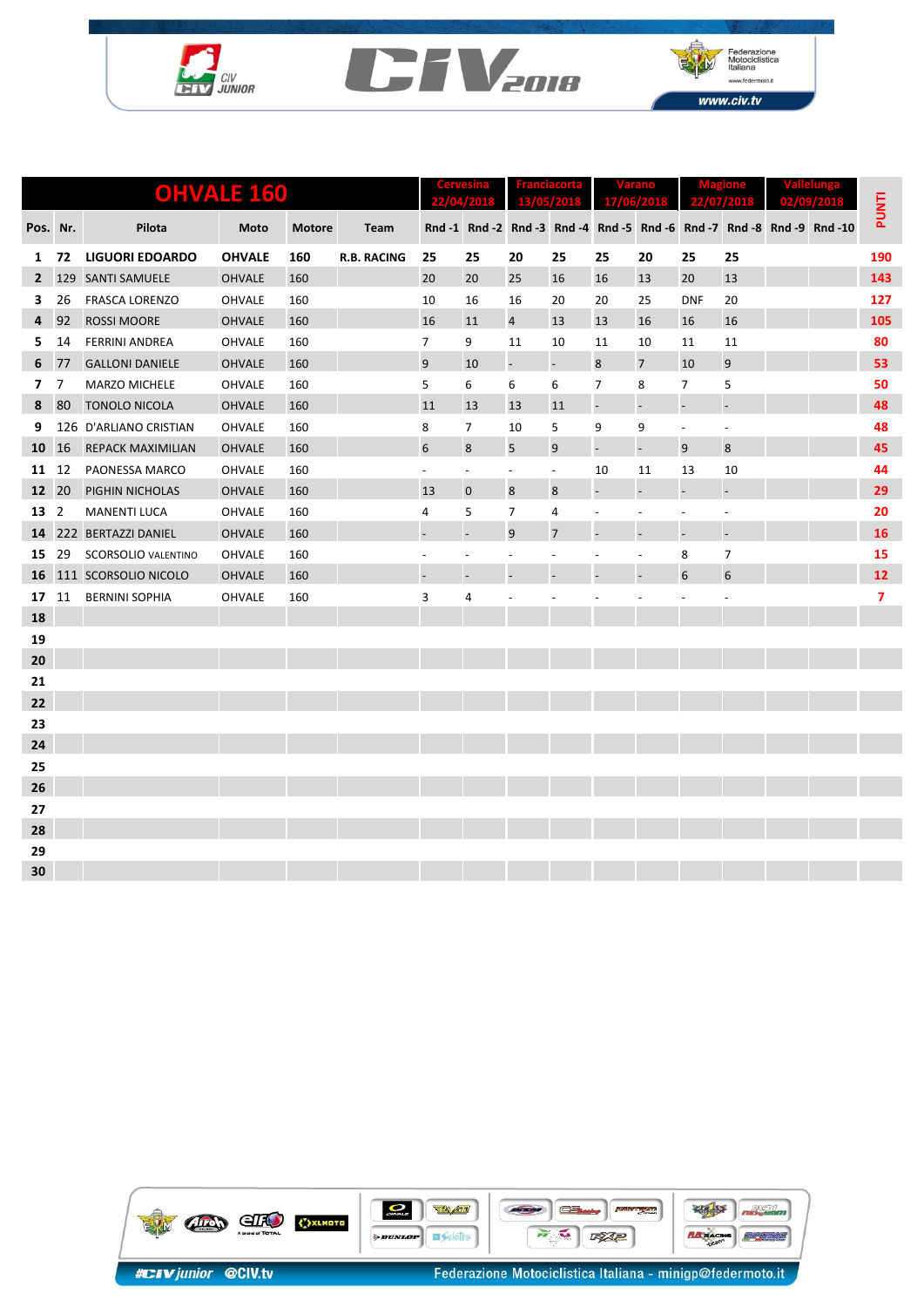





|                |              | <b>OHVALE 190</b>        |               | Cervesina<br>22/04/2018 |      | Franciacorta<br>13/05/2018 |             |                | Varano<br>17/06/2018     |                | <b>Magione</b><br>22/07/2018 | Vallelunga<br>02/09/2018 |                | <b>PUNTI</b> |                                                                        |     |
|----------------|--------------|--------------------------|---------------|-------------------------|------|----------------------------|-------------|----------------|--------------------------|----------------|------------------------------|--------------------------|----------------|--------------|------------------------------------------------------------------------|-----|
| Pos. Nr.       |              | Pilota                   | Moto          | <b>Motore</b>           | Team |                            |             |                |                          |                |                              |                          |                |              | Rnd -1 Rnd -2 Rnd -3 Rnd -4 Rnd -5 Rnd -6 Rnd -7 Rnd -8 Rnd -9 Rnd -10 |     |
| 1              | 19           | <b>ZANCA ALESSANDRO</b>  | <b>OHVALE</b> | 190                     |      | 25                         | 25          | 25             | 11                       | 25             | 16                           | 16                       | 11             |              |                                                                        | 154 |
| $2^{\circ}$    | 25           | <b>MARTELLA MATTIA</b>   | <b>OHVALE</b> | 190                     |      | 13                         | 16          | 20             | 16                       | 13             | 11                           | 25                       | 10             |              |                                                                        | 124 |
| 3              | 56           | <b>BERNABE NICOLA</b>    | <b>OHVALE</b> | 190                     |      | 9                          | 13          | 11             | 25                       | 20             | 13                           | 10                       | 16             |              |                                                                        | 117 |
| 4              | $\mathbf{1}$ | <b>CHESSA ALESSIO</b>    | <b>OHVALE</b> | 190                     |      | 8                          | $7^{\circ}$ | 16             | $\overline{7}$           | $\overline{7}$ | 20                           | 20                       | 20             |              |                                                                        | 105 |
| 5.             | 9            | MICELI BIAGIO            | OHVALE        | 190                     |      | 20                         | 20          | <b>DNF</b>     | 20                       | 8              | <b>DNS</b>                   | <b>DNF</b>               | 25             |              |                                                                        | 93  |
| 6              | 34           | <b>GIALLINI LEONARDO</b> | <b>OHVALE</b> | 190                     |      | 11                         | 11          | 10             | 10                       | 10             | 25                           | <b>DNF</b>               | $\bf 8$        |              |                                                                        | 85  |
| $\overline{7}$ | 88           | DA LIO DANIEL            | <b>OHVALE</b> | 190                     |      | 16                         | 10          | 13             | 13                       | 9              | 9                            | <b>DNF</b>               | 13             |              |                                                                        | 83  |
| 8              | 93           | PADOVAN NICCOLO          | <b>OHVALE</b> | 190                     |      | 10                         | 9           | 8              | 8                        | 11             | 10                           | 13                       | 9              |              |                                                                        | 78  |
| 9              | 54           | SGROMO ALESSANDRO        | OHVALE        | 190                     |      | 6                          | 6           | 9              | 9                        | 16             | <b>DNS</b>                   | 11                       | $\overline{7}$ |              |                                                                        | 64  |
| 10             |              | 193 GAGGI MARCO          | <b>OHVALE</b> | 190                     |      | $\overline{7}$             | 8           |                |                          |                |                              |                          |                |              |                                                                        | 15  |
| 11             |              | 205 LANDUCCI DANIELE     | <b>OHVALE</b> | 190                     |      | 5                          | 5           | $\overline{a}$ | $\overline{\phantom{a}}$ |                |                              |                          | $\overline{a}$ |              |                                                                        | 10  |
| 12             |              |                          |               |                         |      |                            |             |                |                          |                |                              |                          |                |              |                                                                        |     |
| 13             |              |                          |               |                         |      |                            |             |                |                          |                |                              |                          |                |              |                                                                        |     |
| 14             |              |                          |               |                         |      |                            |             |                |                          |                |                              |                          |                |              |                                                                        |     |
| 15             |              |                          |               |                         |      |                            |             |                |                          |                |                              |                          |                |              |                                                                        |     |
| 16             |              |                          |               |                         |      |                            |             |                |                          |                |                              |                          |                |              |                                                                        |     |
| 17             |              |                          |               |                         |      |                            |             |                |                          |                |                              |                          |                |              |                                                                        |     |
| 18             |              |                          |               |                         |      |                            |             |                |                          |                |                              |                          |                |              |                                                                        |     |
| 19             |              |                          |               |                         |      |                            |             |                |                          |                |                              |                          |                |              |                                                                        |     |
| 20             |              |                          |               |                         |      |                            |             |                |                          |                |                              |                          |                |              |                                                                        |     |
| 21             |              |                          |               |                         |      |                            |             |                |                          |                |                              |                          |                |              |                                                                        |     |
| 22             |              |                          |               |                         |      |                            |             |                |                          |                |                              |                          |                |              |                                                                        |     |
| 23             |              |                          |               |                         |      |                            |             |                |                          |                |                              |                          |                |              |                                                                        |     |
| 24             |              |                          |               |                         |      |                            |             |                |                          |                |                              |                          |                |              |                                                                        |     |
| 25             |              |                          |               |                         |      |                            |             |                |                          |                |                              |                          |                |              |                                                                        |     |
| 26             |              |                          |               |                         |      |                            |             |                |                          |                |                              |                          |                |              |                                                                        |     |
| 27             |              |                          |               |                         |      |                            |             |                |                          |                |                              |                          |                |              |                                                                        |     |
| 28             |              |                          |               |                         |      |                            |             |                |                          |                |                              |                          |                |              |                                                                        |     |
| 29             |              |                          |               |                         |      |                            |             |                |                          |                |                              |                          |                |              |                                                                        |     |
| 30             |              |                          |               |                         |      |                            |             |                |                          |                |                              |                          |                |              |                                                                        |     |

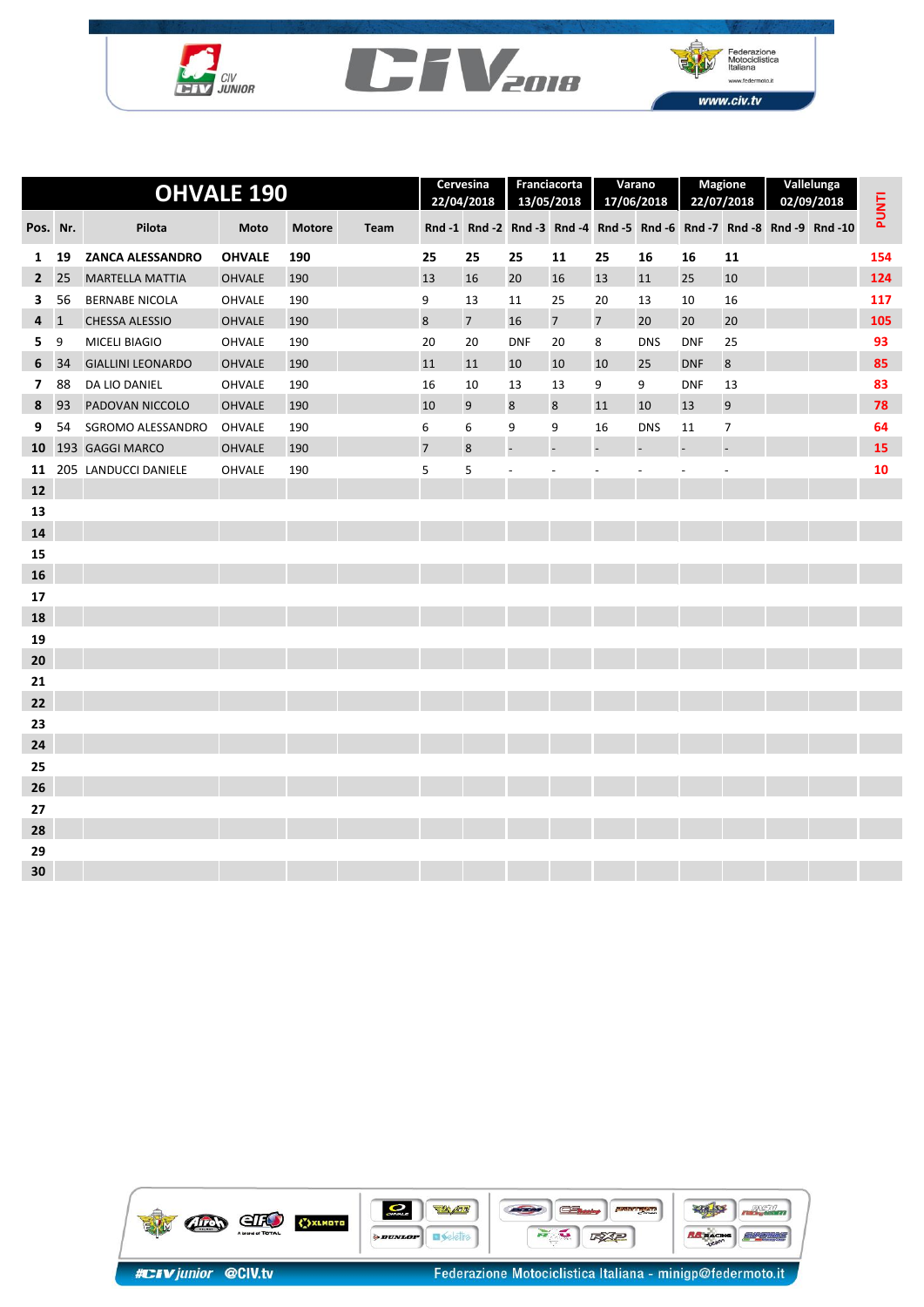





|                |     | <b>MINI GP</b>               |            | <b>Cervesina</b><br>22/04/2018 |                     | <b>Franciacorta</b><br>13/05/2018 |                          |                | <b>Varano</b><br>17/06/2018 | <b>Magione</b><br>22/07/2018 |                          | Vallelunga<br>02/09/2018 |                          | <b>PUNTI</b> |                                                                        |              |
|----------------|-----|------------------------------|------------|--------------------------------|---------------------|-----------------------------------|--------------------------|----------------|-----------------------------|------------------------------|--------------------------|--------------------------|--------------------------|--------------|------------------------------------------------------------------------|--------------|
| Pos.           | Nr. | Pilota                       | Moto       | <b>Motore</b>                  | Team                |                                   |                          |                |                             |                              |                          |                          |                          |              | Rnd -1 Rnd -2 Rnd -3 Rnd -4 Rnd -5 Rnd -6 Rnd -7 Rnd -8 Rnd -9 Rnd -10 |              |
| 1              | 58  | <b>LUNETTA LUCA</b>          | <b>RMU</b> | <b>CS</b>                      | <b>AC RACING</b>    | 25                                | 5                        | 25             | 25                          | 25                           | 25                       | 13                       | 25                       |              |                                                                        | 168          |
| $\overline{2}$ | 89  | <b>MIHAIL DEMIS</b>          | <b>RMU</b> |                                | PASINI RACING       | 20                                | 25                       | 16             | 16                          | 16                           | 10                       | 20                       | 20                       |              |                                                                        | 143          |
| 3              | 5   | <b>VENTURINI ALEX</b>        | <b>RMU</b> |                                | PASINI RACING 0     |                                   | 20                       | <b>DNF</b>     | 13                          | 20                           | 13                       | 25                       | 13                       |              |                                                                        | 104          |
| 4              |     | 777 PICCOLO FLAVIO           | <b>RMU</b> |                                | <b>DPS RACING</b>   | 9                                 | $\mathbf{0}$             | 20             | 20                          | 13                           | 11                       | 8                        | 9                        |              |                                                                        | 90           |
| 5              | 47  | <b>BOGGIO EDOARDO</b>        | RMU        | CS                             | <b>AC RACING</b>    | 11                                | 11                       | 8              | 10                          | 0                            | 20                       | 16                       | 6                        |              |                                                                        | 82           |
| 6              | 48  | <b>FRUSCIONE NICOLAS</b>     | <b>RMU</b> |                                | PASINI RACING 10    |                                   | 10                       | 11             | 9                           | 10                           | 9                        | 10                       | 8                        |              |                                                                        | 77           |
| 7              | 77  | <b>FARIOLI FILIPPO</b>       | <b>RMU</b> |                                | PASINI RACING 0     |                                   | 9                        | 13             | <b>DNF</b>                  | 11                           | 16                       | 11                       | 11                       |              |                                                                        | 71           |
| 8              | 18  | <b>BASSO CRISTIAN</b>        | <b>RMU</b> | <b>CS</b>                      | <b>AC RACING</b>    | 13                                | 13                       | <b>DNF</b>     | 11                          | $\mathbf{0}$                 | 6                        | 9                        | 16                       |              |                                                                        | 68           |
| 9              | 12  | <b>SAVARY CORRENTIN</b>      | <b>RMU</b> |                                | PASINI RACING       | 16                                | 16                       | <b>DNF</b>     | <b>DNS</b>                  | 9                            | 8                        | $\overline{7}$           | 10                       |              |                                                                        | 66           |
| 10             | 16  | <b>SAVARY VALENTIN</b>       | <b>RMU</b> |                                |                     | 6                                 | $\overline{7}$           | 10             | $\overline{2}$              | 8                            | $\overline{7}$           | 6                        | 7                        |              |                                                                        | 53           |
| 11             | 23  | <b>BERNARDI MICHAEL</b>      |            |                                | <b>RXP</b>          | 7                                 | 6                        | 9              | 7                           | 6                            | 0                        | 4                        | 5                        |              |                                                                        | 44           |
| 12             |     | 252 KECSKES BENCE            | <b>RMU</b> |                                | <b>RXP</b>          | 8                                 | 8                        | 6              | 6                           | <b>DNF</b>                   | 3                        | 5                        | $\overline{4}$           |              |                                                                        | 40           |
| 13             | 24  | DI FORTI ELIA                | <b>RMU</b> | <b>CS</b>                      | <b>AC RACING</b>    | 5                                 | 4                        | 5              | 4                           | 0                            | 5                        | 0                        | 1                        |              |                                                                        | 24           |
| 14             | 27  | <b>CAPPELLO JOSEPH</b>       | <b>RMU</b> |                                |                     | $\mathbf{1}$                      | $\mathbf 0$              | $\overline{7}$ | 8                           | 5                            | $\mathbf{1}$             | $\overline{2}$           | $\mathbf 0$              |              |                                                                        | 24           |
| 15             | 7   | <b>GUALANDRI LUCA</b>        | <b>RMU</b> |                                |                     | 0                                 | 0                        | <b>DNS</b>     | $\mathbf 0$                 | 7                            | 4                        | 3                        | 3                        |              |                                                                        | 17           |
| 16             | 34  | <b>TIEZZI CESARE</b>         |            |                                |                     | 3                                 | 3                        | $\mathbf 0$    | 5                           | $\mathbf{1}$                 | $\mathbf{0}$             | $\mathbf{1}$             | $\mathbf 0$              |              |                                                                        | 13           |
| 17             | 51  | <b>TAGLIARINI ANGELO</b>     | <b>RMU</b> |                                | <b>RXP</b>          | 4                                 | 0                        | $\overline{2}$ | 0                           | $\overline{2}$               | $\mathbf 0$              | 0                        | $\pmb{0}$                |              |                                                                        | 8            |
| 18             | 3   | <b>PANTELEAKIS VASILIS</b>   | <b>RMU</b> |                                | <b>DPS RACING</b>   | $\overline{2}$                    | $\mathbf{0}$             | $\overline{4}$ | $\mathbf 0$                 | $\Omega$                     | $\mathbf 0$              | <b>DNF</b>               | $\overline{2}$           |              |                                                                        | 8            |
| 19             | 55  | <b>BAIAMONTE ANDREA</b>      | <b>RMU</b> |                                |                     | 0                                 | 2                        | 1              | 3                           | <b>DNF</b>                   | $\mathbf 0$              | <b>DNF</b>               | 0                        |              |                                                                        | 6            |
| 20             | 25  | <b>BIANCHI DANIEL</b>        | <b>RMU</b> |                                |                     | 0                                 | $\mathbf 0$              | $\overline{3}$ | $\mathbf 0$                 | 3                            | $\mathbf 0$              |                          |                          |              |                                                                        | 6            |
| 21             | 9   | <b>ERCOLANI EMILIANO</b>     |            |                                |                     |                                   | $\overline{\phantom{0}}$ |                | $\overline{a}$              | 4                            | $\overline{2}$           | $\mathbf 0$              | $\mathbf 0$              |              |                                                                        | 6            |
| 22             | 73  | <b>USAI ALESSANDRO</b>       | <b>RMU</b> | <b>CS</b>                      |                     | $\mathbf 0$                       | $\mathbf{1}$             | <b>DNS</b>     | <b>DNS</b>                  |                              |                          |                          |                          |              |                                                                        | $\mathbf{1}$ |
| 23             | 11  | DI EMANUELE LOUIS            | RMU        |                                |                     | 0                                 | 0                        | $\mathbf 0$    | $\mathbf{1}$                | 0                            | 0                        | 0                        | $\pmb{0}$                |              |                                                                        | $\mathbf{1}$ |
| 24             | 32  | <b>CIOTOLA FABIO</b>         |            |                                | <b>RXP</b>          | $\mathbf 0$                       | $\mathbf 0$              | $\mathbf 0$    | $\mathbf{0}$                | $\mathbf{0}$                 | $\mathbf 0$              | $\mathbf 0$              | $\mathbf{0}$             |              |                                                                        | 0            |
| 25             | 88  | <b>CAVADINI TOMMASO</b>      |            |                                | <b>SUPERBIKE RT</b> | 0                                 | 0                        | 0              | 0                           | $\overline{a}$               | $\overline{\phantom{a}}$ | $\overline{\phantom{a}}$ | $\overline{\phantom{a}}$ |              |                                                                        | $\mathbf 0$  |
| 26             | 22  | <b>CECCHERELLI CHRISTIAN</b> | <b>RMU</b> |                                | <b>SUPERBIKE RT</b> | $\mathbf 0$                       | $\mathbf 0$              | $\mathbf 0$    | <b>DNS</b>                  | 0                            | $\mathbf 0$              | <b>DNF</b>               | $\mathbf 0$              |              |                                                                        | 0            |
| 27             | 41  | <b>BARALE ARIANNA</b>        | PHANTOM    |                                |                     | 0                                 | 0                        | 0              | 0                           | 0                            | 0                        | $\overline{\phantom{a}}$ |                          |              |                                                                        | 0            |
| 28             |     | 231 SCIARRETTA ALESSANDRO    |            |                                |                     |                                   |                          |                |                             |                              |                          | $\mathbf 0$              | $\mathbf 0$              |              |                                                                        | 0            |
| 29             |     |                              |            |                                |                     |                                   |                          |                |                             |                              |                          |                          |                          |              |                                                                        |              |
| 30             |     |                              |            |                                |                     |                                   |                          |                |                             |                              |                          |                          |                          |              |                                                                        |              |

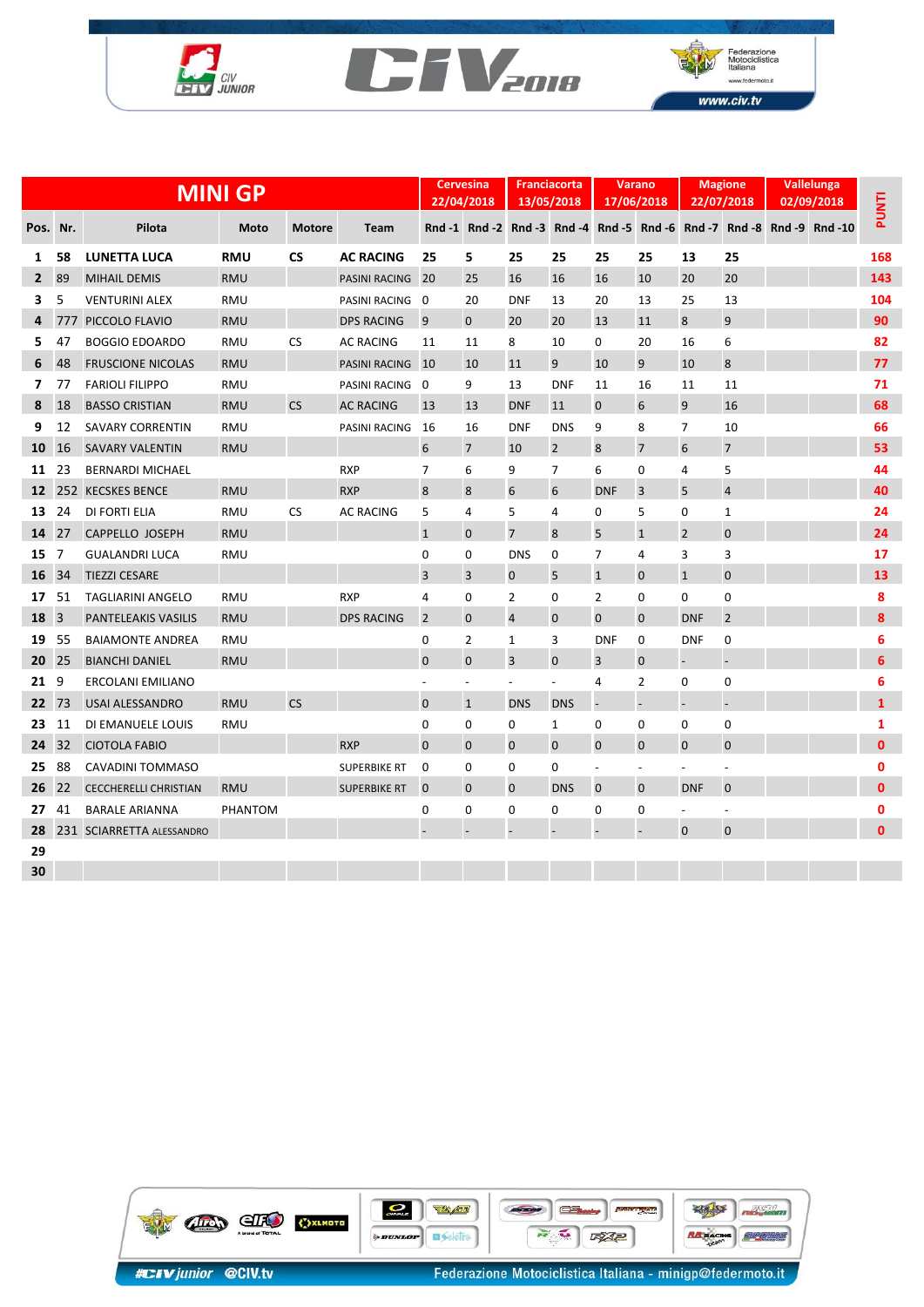





| <b>MOTO</b> |   |             | Cervesina<br>22/04/2018 |          | Franciacorta<br>13/05/2018 |          |                | Varano<br>17/06/2018 |          | <b>Magione</b><br>22/07/2018 | Vallelunga<br>02/09/2018 |                                                                        | PUNTI |
|-------------|---|-------------|-------------------------|----------|----------------------------|----------|----------------|----------------------|----------|------------------------------|--------------------------|------------------------------------------------------------------------|-------|
| Classe Pos. |   | Costruttore |                         |          |                            |          |                |                      |          |                              |                          | Rnd -1 Rnd -2 Rnd -3 Rnd -4 Rnd -5 Rnd -6 Rnd -7 Rnd -8 Rnd -9 Rnd -10 |       |
| MiniGP      | 1 | <b>RMU</b>  | 130                     | 131      | 131                        | 128      | 129            | 138                  | 135      | 135                          |                          |                                                                        | 1057  |
|             |   | PHANTOM     | $\Omega$                | $\Omega$ | $\Omega$                   | $\Omega$ | $\overline{0}$ | $\Omega$             | $\Omega$ | $\Omega$                     |                          |                                                                        | 0     |
|             | 3 | <b>BZM</b>  | $\Omega$                | $\Omega$ | $\Omega$                   | $\Omega$ | $\overline{0}$ | $\Omega$             | $\Omega$ | $\Omega$                     |                          |                                                                        | 0     |

|               |                | <b>UIUI</b> |                         | 22/04/2018          |                            | 13/05/2018   |                     | 17/06/2018                                       | 22/07/2018     |                          | 02/09/2018 |                                                                        |              |
|---------------|----------------|-------------|-------------------------|---------------------|----------------------------|--------------|---------------------|--------------------------------------------------|----------------|--------------------------|------------|------------------------------------------------------------------------|--------------|
| <b>Classe</b> | Pos.           | Costruttore |                         |                     |                            |              |                     |                                                  |                |                          |            | Rnd -1 Rnd -2 Rnd -3 Rnd -4 Rnd -5 Rnd -6 Rnd -7 Rnd -8 Rnd -9 Rnd -10 | PUNTI        |
|               | $\mathbf{1}$   | <b>RMU</b>  | 130                     | 131                 | 131                        | 128          | 129                 | 138                                              | 135            | 135                      |            |                                                                        | 1057         |
| MiniGP        | $\overline{2}$ | PHANTOM     | $\mathbf{O}$            | $\mathsf{O}\xspace$ | $\overline{0}$             | $\mathbf{0}$ | $\mathbf 0$         | $\mathbf{0}$                                     | $\mathbf{O}$   | $\mathbf 0$              |            |                                                                        | $\mathbf 0$  |
|               | $\overline{3}$ | <b>BZM</b>  | $\mathbf{O}$            | $\mathbf{0}$        | $\overline{0}$             | $\mathbf{0}$ | $\mathbf{0}$        | $\mathbf{0}$                                     | $\mathbf{O}$   | $\mathbf 0$              |            |                                                                        | $\mathbf{0}$ |
|               |                |             |                         |                     |                            |              |                     |                                                  |                |                          |            |                                                                        |              |
| <b>MOTORI</b> |                |             | Cervesina<br>22/04/2018 |                     | Franciacorta<br>13/05/2018 |              |                     | <b>Magione</b><br>22/07/2018                     |                | Vallelunga<br>02/09/2018 |            |                                                                        |              |
|               |                |             |                         |                     |                            |              |                     | Varano<br>17/06/2018                             |                |                          |            |                                                                        |              |
| <b>Classe</b> | Pos.           | Costruttore |                         |                     |                            |              |                     | Rnd -1 Rnd -2 Rnd -3 Rnd -4 Rnd -5 Rnd -6 Rnd -7 |                |                          |            | Rnd -8 Rnd -9 Rnd -10                                                  | <b>PUNTI</b> |
|               | $\mathbf{1}$   | <b>CS</b>   | 54                      | 34                  | 38                         | 50           | 25                  | 56                                               | 38             | 48                       |            |                                                                        | 343          |
| MiniGP        | $\overline{2}$ | <b>OR</b>   | $\mathbf 0$             | $\mathbf 0$         | $\overline{0}$             | $\mathbf 0$  | $\mathsf{O}\xspace$ | $\overline{O}$                                   | $\overline{O}$ | $\theta$                 |            |                                                                        | $\mathbf 0$  |